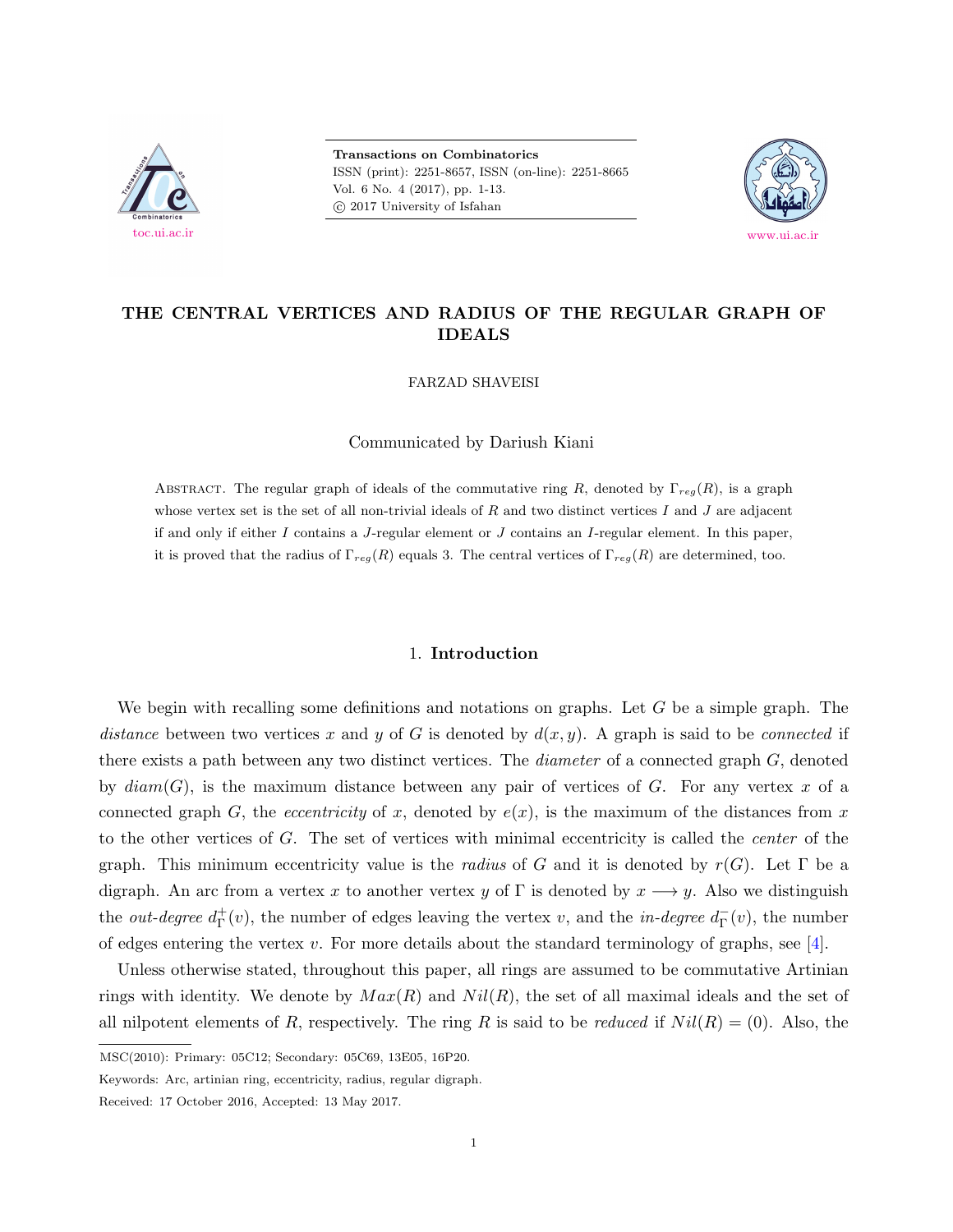set of all zero-divisors of an *R*-module *M* is denoted by  $Z(M)$ . An element *r* in the ring *R* is called *M-regular* if  $r \notin Z(M)$ . For every ideal *I* of *R*, the *annihilator* of *I* is denoted by  $Ann(I)$ .

Graphs from commutative rings have gained attention of many researchers for the past three decades. Several graphs have been constructed from commutative rings. In many of these graph constructions, the vertex set of the graph is either the elements of the corresponding commutative ring or ideals of the same. Ideal based constructions are in a sense generalizations of element based constructions.To see an instance of these graphs, the reader is referred to  $\left[1, 5, 6, 8, 9, 10\right]$  $\left[1, 5, 6, 8, 9, 10\right]$  $\left[1, 5, 6, 8, 9, 10\right]$  $\left[1, 5, 6, 8, 9, 10\right]$  $\left[1, 5, 6, 8, 9, 10\right]$  $\left[1, 5, 6, 8, 9, 10\right]$  $\left[1, 5, 6, 8, 9, 10\right]$  $\left[1, 5, 6, 8, 9, 10\right]$  $\left[1, 5, 6, 8, 9, 10\right]$  $\left[1, 5, 6, 8, 9, 10\right]$  $\left[1, 5, 6, 8, 9, 10\right]$ . This paper deals about the regular graph of ideals of a commutative ring.The *regular digraph of ideals* of a ring *R*, denoted by  $\overrightarrow{\Gamma_{reg}}(R)$ , is a digraph whose vertex set is the set of all non-trivial ideals of *R* and for every two distinct vertices *I* and *J*, there is an arc from *I* to *J* if and only if *I* contains a *J*-regular element. The underlying graph of  $\overrightarrow{\Gamma_{reg}}(R)$ , denoted by  $\Gamma_{reg}(R)$ , is called the *regular graph* of ideals of *R*. For more information about this graph, see[[2,](#page-12-7) [7](#page-12-8)]. The main aim of this paper is to prove that  $r(\Gamma_{reg}(R)) = 3.$ 

## 2. **Preliminary Results and Notations**

In this section, the distance between any pair of vertices of Γ*reg*(*R*) is determined, when *R* is an Artinian non-reduced ring and  $\Gamma_{req}(R)$  is a connected graph.

<span id="page-1-0"></span>**Remark 2.1.** Let I, J and K be three distinct vertices of  $\overrightarrow{\Gamma_{reg}}(R)$  and  $I \longrightarrow J \longrightarrow K$  be a directed *path in*  $\overrightarrow{\Gamma_{reg}}(R)$ *. Then by using the definition, one can show that there is an arc from I* to *K in*  $\overrightarrow{\Gamma_{reg}}(R)$ .

**Notation.** Let *I* and *K* be (not necessarily distinct) ideals of *R*. We denote by  $C^-(I,K)$ , the set of all non-trivial ideals *J* of *R* such that *J* contains an *I*-regular element and *J* contains a *K*-regular element. Also, we denote by  $C^+(I, K)$ , the set of all non-trivial ideals *J* of *R* such that *I* contains a *J*-regular element and *K* contains a *J*-regular element. For simplicity, we denote  $C^{-}(I,(0))$  and  $C^+(I,R)$  by  $C^-(I)$  and  $C^+(I)$ , respectively.

<span id="page-1-1"></span>**Remark 2.2.** Let  $R_1, ..., R_n$  be rings,  $R \cong R_1 \times \cdots \times R_n$  and  $I \cong I_1 \times \cdots \times I_n$  and  $J \cong J_1 \times \cdots \times J_n$ be two distinct vertices of  $\overrightarrow{\Gamma_{reg}}(R)$ . Then there is an arc from I to J if and only if  $I_i \in C^-(J_i) \cup \{R_i\}$ , *for every i*, *if and only if*  $J_i \in C^+(I_i) \cup \{(0)\}$ *, for every i*.

Assume that *R* is an Artinian ring such that  $\Gamma_{req}(R)$  is a connected graph. Then by [\[7,](#page-12-8) Theorem 2.3],  $|\text{Max}(R)| \geq 3$  and *R* contains a field as its direct summand. So, [\[3,](#page-12-9) Theorem 8.7] implies that  $R \cong F_1 \times R_2 \times R_3$ , where  $F_1$  is a field,  $R_2$  is an Artinian local ring and  $R_3$  is an Artinian ring. Moreover, if *R* is non-reduced, then we also can suppose that *R*<sup>3</sup> is not a field. Thus, any vertex of  $\Gamma_{reg}(R)$  belongs to one of the following subsets:

$$
\mathfrak{A} = \{ \mathfrak{a} = F_1 \times R_2 \times (0), \mathfrak{b} = F_1 \times (0) \times R_3, \mathfrak{d} = (0) \times R_2 \times R_3, \mathfrak{u} = (0) \times R_2 \times (0), \mathfrak{v} = (0) \times (0) \times R_3 \};
$$
\n
$$
\mathfrak{C} = \{ \mathfrak{c} = F_1 \times I_2 \times I_3 | I_2 \times I_3 \neq R_2 \times R_3 \} \setminus \{ \mathfrak{a}, \mathfrak{b} \};
$$
\n
$$
\mathfrak{W} = \{ \mathfrak{w} = (0) \times K_2 \times K_3 | K_2 \times K_3 \neq (0) \} \setminus \{ \mathfrak{d}, \mathfrak{u}, \mathfrak{v} \},
$$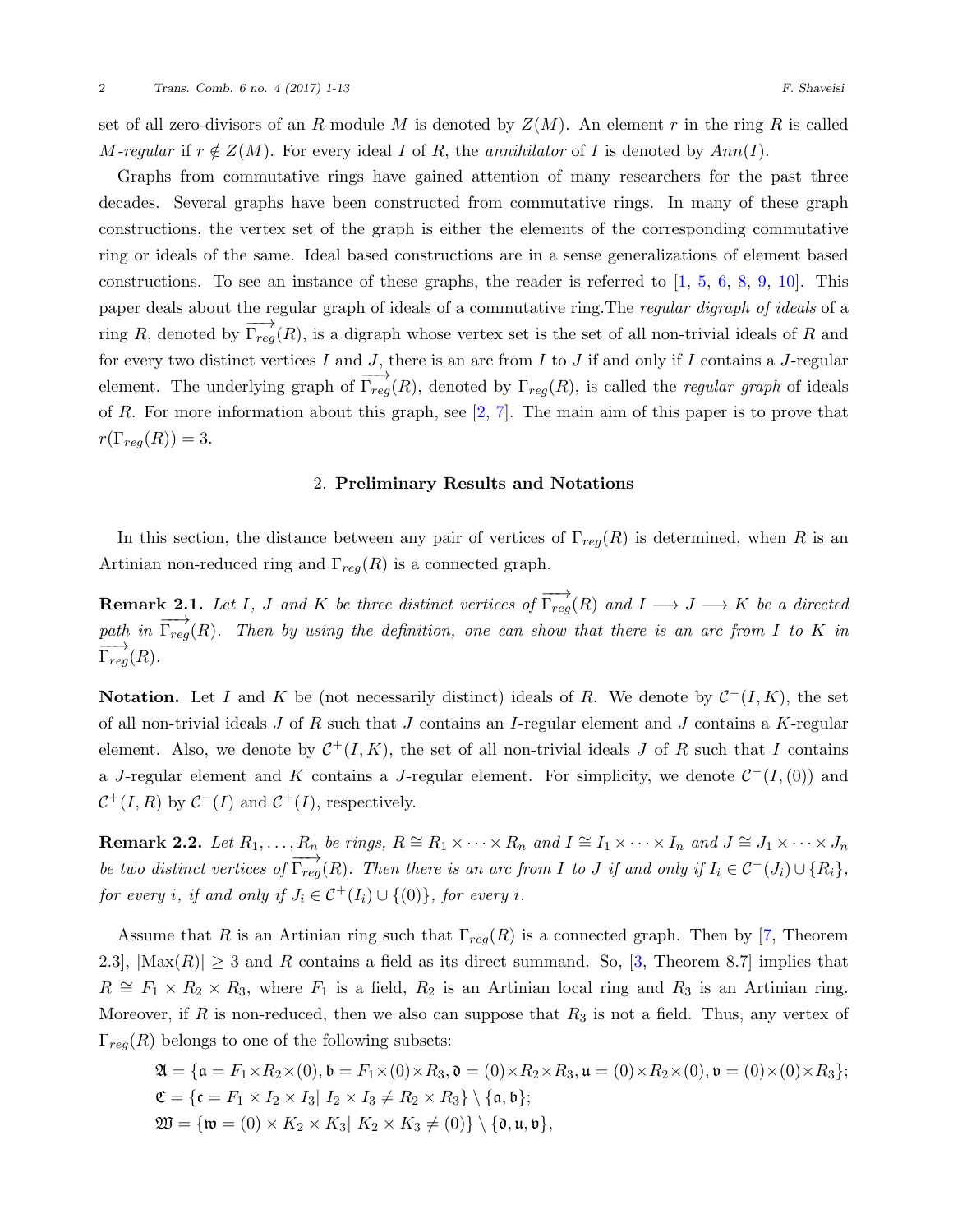where  $I_2$  and  $K_2$  are ideals of  $R_2$  and  $I_3$  and  $K_3$  are ideals of  $R_3$ .

<span id="page-2-0"></span>**Proposition 2.3.** *Let R be an Artinian non-reduced ring. If* Γ*reg*(*R*) *is a connected graph, then the following statements hold:*

- (1)  $d(\mathfrak{a}, \mathfrak{b}) = d(\mathfrak{u}, \mathfrak{v}) = d(\mathfrak{a}, \mathfrak{d}) = d(\mathfrak{b}, \mathfrak{d}) = 2$
- (2)  $d(a, u) = d(b, v) = d(0, u) = d(0, v) = d(0, w) = 1$ , where  $w \in \mathfrak{W}$ .
- (3)  $d(\mathfrak{a}, \mathfrak{v}) = d(\mathfrak{b}, \mathfrak{u}) = 3.$
- (4) For every vertex  $\mathfrak{c} = F_1 \times I_2 \times I_3 \in \mathfrak{C}$ ,  $d(\mathfrak{a}, \mathfrak{c}) \leq 2$ . Moreover, the equality holds if and only if  $I_2 \neq R_2$  *and*  $I_3 \neq (0)$ *.*
- (5) For every vertex  $c = F_1 \times I_2 \times I_3 \in \mathfrak{C}$ ,  $d(\mathfrak{b}, \mathfrak{c}) \leq 2$ . Moreover, the equality holds if and only if  $I_2 \neq (0)$  *and*  $I_3 \neq R_3$ .
- (6) For every vertex  $\mathfrak{w} = (0) \times K_2 \times K_3 \in \mathfrak{W}$ ,  $d(\mathfrak{u}, \mathfrak{w}) \leq 2$ . Moreover, the equality holds if and *only if*  $K_2 \neq R_2$  *and*  $K_3 \neq (0)$ *.*
- (7) For every vertex  $\mathfrak{w} = (0) \times K_2 \times K_3 \in \mathfrak{W}$ ,  $d(\mathfrak{v}, \mathfrak{w}) \leq 2$ . Moreover, the equality holds if and *only if*  $K_2 \neq (0)$  *and*  $K_3 \neq R_3$ *.*

*Proof.* The assertions (1), (2) and (3) are clear and follow from the definition. Choose  $\mathfrak{c} = F_1 \times I_2 \times I_3 \in$ **C.** Clearly, **a** and **c** are adjacent if and only if either  $I_3 = (0)$  or  $I_2 = R_2$ . So, we can suppose that  $I_3 \neq (0)$  and  $I_2 \neq R_2$ . Since both of vertices **a** and **c** are adjacent to  $F_1 \times (0) \times (0)$ , we deduce that

$$
d(\mathfrak{a}, \mathfrak{c}) = \begin{cases} 1; & \text{either } I_3 = (0) \text{ or } I_2 = R_2 \\ 2; & I_3 \neq (0) \text{ and } I_2 \neq R_2. \end{cases}
$$

So, (4) follows. Also, the proofs of (5), (6) and (7) are similar to that of (4).  $\Box$ 

<span id="page-2-2"></span>**Proposition 2.4.** *Let R be an Artinian non-reduced ring. If* Γ*reg*(*R*) *is a connected graph, then the following statements hold:*

- (1) For every two distinct vertices  $\mathfrak{c} = F_1 \times I_2 \times I_3$  and  $\mathfrak{c}' = F_1 \times J_2 \times J_3$  in  $\mathfrak{C}$ , we have  $d(\mathfrak{c}, \mathfrak{c}') \leq 2$ . Moreover,  $d(\mathfrak{c}, \mathfrak{c}') = 1$  if and only if  $I_2 = I_3 = (0)$ ,  $J_2 = J_3 = (0)$  or  $I_2 \times I_3$  and  $J_2 \times J_3$  are *adjacent vertices in*  $\Gamma_{req}(R_2 \times R_3)$ *.*
- (2) For every two distinct vertices  $\mathfrak{w} = (0) \times K_2 \times K_3$  and  $\mathfrak{w}' = (0) \times L_2 \times L_3$  in  $\mathfrak{W}$ , we have  $d(\mathfrak{w}, \mathfrak{w}') \leq 2$ . Moreover,  $d(\mathfrak{w}, \mathfrak{w}') = 1$  if and only if  $K_2 \times K_3 = R_2 \times R_3$ ,  $L_2 \times L_3 = R_2 \times R_3$ *or*  $K_2 \times K_3$  *and*  $L_2 \times L_3$  *are adjacent vertices in*  $\Gamma_{reg}(R_2 \times R_3)$ *.*

*Proof.* This is a direct consequence of the definition.  $\Box$ 

<span id="page-2-1"></span>**Proposition 2.5.** *Let R be an Artinian non-reduced ring. If* Γ*reg*(*R*) *is a connected graph, then for every vertex*  $\mathfrak{c} = F_1 \times I_2 \times I_3 \in \mathfrak{C}$ *, we have:* 

(1) 
$$
d(\mathfrak{c}, \mathfrak{u}) = \begin{cases} 1; & I_2 = R_2 \\ 2; & I_2 \neq R_2 \text{ and } C^-(I_3) \neq \emptyset. \\ 3; & \text{Otherwise.} \end{cases}
$$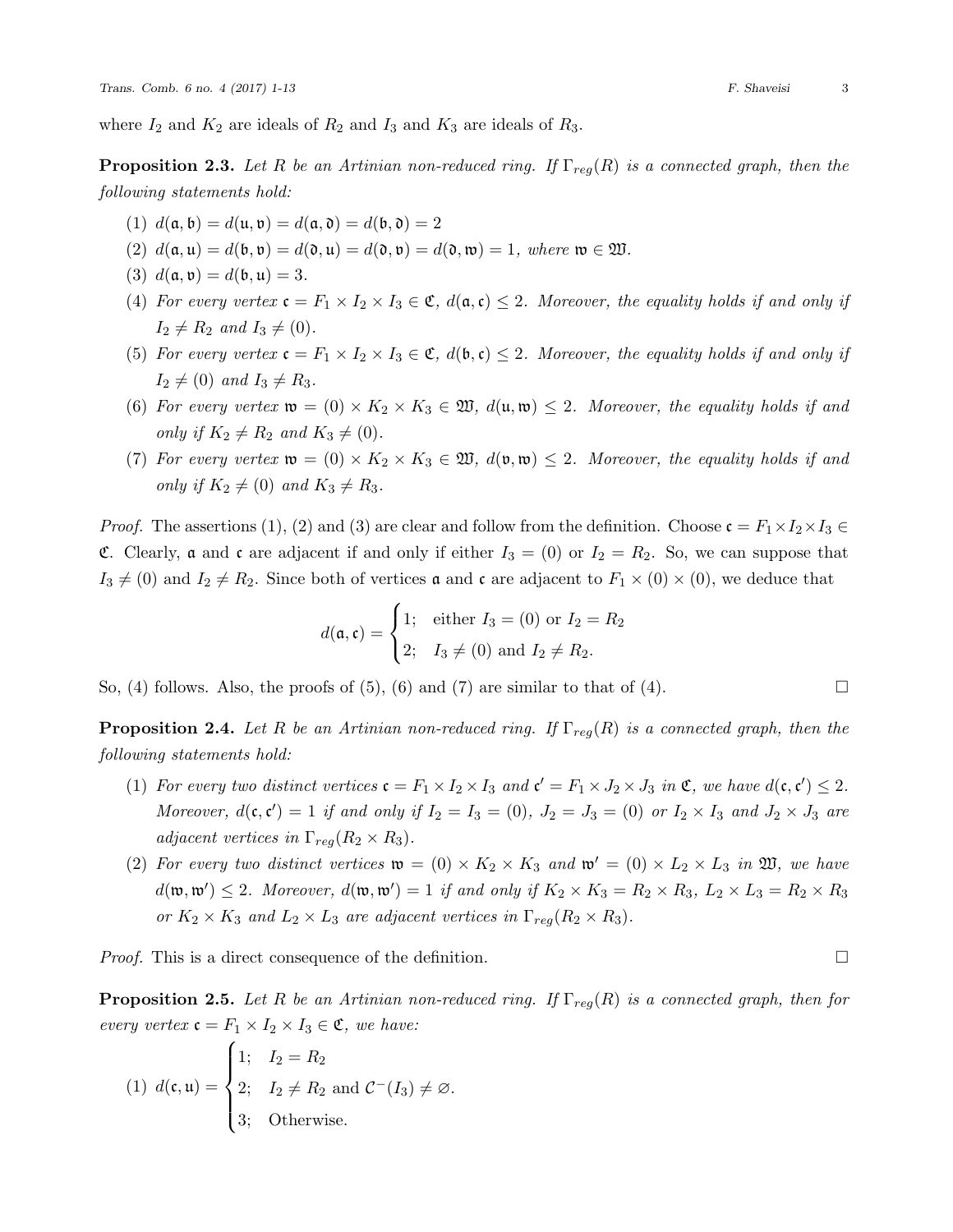(2) 
$$
d(\mathbf{c}, \mathbf{v}) = \begin{cases} 1; & I_3 = R_3 \\ 2; & I_3 \neq R_3 \text{ and either } I_2 = (0) \text{ or } C^+(I_3) \neq \emptyset \\ 3; & \text{otherwise.} \end{cases}
$$
  
\n(3)  $d(\mathbf{c}, \mathbf{0}) = \begin{cases} 2; & I_2 = R_2, I_3 = R_3 \text{ or } C^+(I_3) \neq \emptyset \\ 3; & d(\mathbf{c}, \mathbf{0}) \neq 2 \text{ and } (I_2 = (0), I_3 = (0) \text{ or } C^-(I_3) \neq \emptyset) \\ 4; & \text{Otherwise.} \end{cases}$   
\n(4)  $d(\mathbf{a}, \mathbf{w}) = \begin{cases} 1; & K_3 = (0) \\ 2; & K_3 \neq (0) \text{ and either } K_2 = R_2 \text{ or } C^-(K_3) \neq \emptyset \\ 3; & \text{Otherwise.} \end{cases}$   
\n(5)  $d(\mathbf{b}, \mathbf{w}) = \begin{cases} 1; & K_2 = (0) \\ 2; & K_2 \neq (0) \text{ and } C^+(K_3) \neq \emptyset \\ 3; & K_2 \neq (0) \text{ and } C^+(K_3) = \emptyset. \end{cases}$ 

*Proof.* We only prove (3). The other assertions are proved, similarly. It is clear that c and  $\mathfrak d$  are not adjacent. On the other hand, since u and  $\mathfrak{d}$  are adjacent, (1) implies that  $2 \leq d(\mathfrak{c}, \mathfrak{d}) \leq 4$ . Now, we follow the proof in the following three steps:

Step 1.  $d(\mathfrak{c}, \mathfrak{d}) = 2$  if and only if  $I_2 = R_2$ ,  $I_3 = R_3$  or  $C^+(I_3) \neq \emptyset$ : If  $I_2 = R_2(I_3 = R_3)$ , then both c and  $\mathfrak d$  are adjacent with  $\mathfrak u(\mathfrak v)$ . Assume that  $J_3 \in C^+(I_3)$ . Then c and **a** are adjacent to  $(0) \times (0) \times J_3$ . Therefore, in any case, we have  $d(c, \mathfrak{d}) = 2$ . Conversely, let  $d(c, \mathfrak{d}) = 2$ . Then by Remark [2.1](#page-1-0), there exists a vertex  $J = J_1 \times J_2 \times J_3$  such that one of the paths  $\mathfrak{c} \leftarrow J \rightarrow \mathfrak{d}$ and c *−→ J ←−* d exists. By using Remark [2.2,](#page-1-1) one can deduce that the existence of the first path is impossible. So, we can suppose that only the second path exists. By Remark [2.2](#page-1-1),  $J_1 = (0)$ . Hence either  $J_2 \neq (0)$  or  $J_3 \neq (0)$ . Therefore, Remark [2.2](#page-1-1) implies that  $I_2 = R_2$ ,  $I_3 = R_3$  or  $J_3 \in C^+(I_3) \neq \emptyset$ .

From now, suppose that  $I_2 \neq R_2$ ,  $I_3 \neq R_3$  and  $C_R^+$  $R_3^+(I_3) = \emptyset$ . This assumption and the proof in the previous step imply that  $d(\mathfrak{c}, \mathfrak{d}) \geq 3$ .

Step 2.  $d(\mathfrak{c}, \mathfrak{d}) = 3$  if and only if either  $I_2 = (0)$  or  $C^-(I_3) \neq \emptyset$ :

By Remark [2.1,](#page-1-0)  $d(c, \mathfrak{d}) = 3$  if and only if there exist two vertices, say  $J = J_1 \times J_2 \times J_3$  and  $L =$  $L_1 \times L_2 \times L_3$ , such that one of the following paths exists:

<span id="page-3-0"></span>
$$
(2.1) \qquad \mathfrak{c} = F_1 \times I_2 \times I_3 \longrightarrow J_1 \times J_2 \times J_3 \longrightarrow L_1 \times L_2 \times L_3 \longrightarrow (0) \times R_2 \times R_3 = \mathfrak{d};
$$

<span id="page-3-1"></span>
$$
(2.2) \qquad \mathfrak{c} = F_1 \times I_2 \times I_3 \longrightarrow J_1 \times J_2 \times J_3 \longleftarrow L_1 \times L_2 \times L_3 \longrightarrow (0) \times R_2 \times R_3 = \mathfrak{d};
$$

By Remark [2.2,](#page-1-1) Path [\(2.1](#page-3-0)) exists if and only if  $J_1 = F_1$  and this is equivalent to either  $J_2 \neq R_2$  or  $J_3 \neq R_3$ . On the other hand, from Remark [2.2,](#page-1-1) we deduce that  $J_2 \neq R_2$  if and only if  $I_2 = (0)$  and  $J_3 \neq R_3$  if and only if either  $I_3 = (0)$  or  $C^-(I_3) \neq \emptyset$ . To complete the proof, it is enough to show that Path [\(2.2](#page-3-1)) does not exist. Since  $I_2 \neq R_2$  and  $C^+(I_3) = \emptyset$ , we deduce that  $J_1 = J_2 = (0)$ . Thus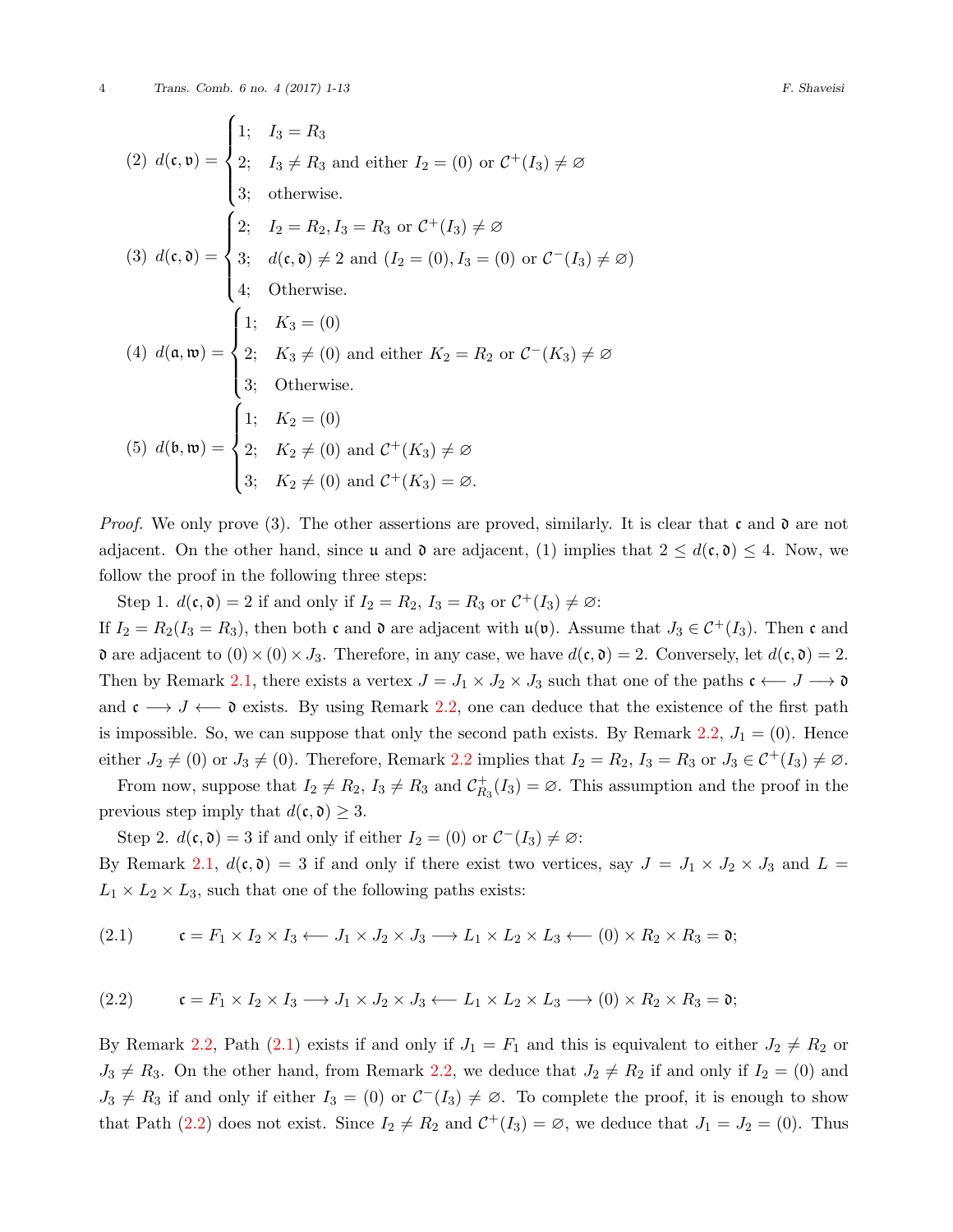Remark [2.2](#page-1-1) implies that  $J = F_1 \times (0) \times (0)$  and  $L = (0) \times R_2 \times R_3$  and this contradicts the adjacency of *J* and *L*. Hence Path  $(2.2)$  does not exist and so, we are done. □

<span id="page-4-6"></span>**Proposition 2.6.** *Let*  $R$  *be an Artinian non-reduced ring. If*  $\Gamma_{req}(R)$  *is a connected graph, then for every*  $\mathfrak{c} = F_1 \times I_2 \times I_3 \in \mathfrak{C}$  *and every*  $\mathfrak{w} = (0) \times K_2 \times K_3 \in \mathfrak{W}$ *, we have:* 

$$
d(\mathfrak{c}, \mathfrak{w}) = \begin{cases} 1; & I_2 \times I_3 \text{ contains a } K_2 \times K_3-\text{regular element} \\ 2; & I_2 = K_2 = (0), I_2 = K_2 = R_2 \text{ or } C^-(I_3, K_3) \cup C^+(I_3, K_3) \neq \emptyset \\ 5; & I_2, K_2 \text{ are nontrivial, } C^+(I_3) \cup C^-(I_3) \cup C^+(K_3) \cup C^-(K_3) = \emptyset \\ 3 \text{ or } 4; & \text{Otherwise.} \end{cases}
$$

*Proof.* It is clear that w contains no c-regular element. Hence  $d(c, \mathfrak{w}) = 1$  if and only if c contains a w-regular element, say  $(x_1, x_2, x_3)$ , if and only if  $(x_2, x_3) \in I_2 \times I_3$  is a  $K_2 \times K_3$ -regular element. Assume that  $I_2 \times I_3$  contains no  $K_2 \times K_3$ -regular element. We claim that  $d(\mathfrak{c}, \mathfrak{w}) = 2$  if and only if  $I_2 = K_2 = (0), I_2 = K_2 = R_2$  or  $C^-(I_3, K_3) \cup C^+(I_3, K_3) \neq \emptyset$ . By Remark [2.1,](#page-1-0)  $d(c, \mathfrak{w}) = 2$  if and only if there exists a vertex, say  $J = J_1 \times J_2 \times J_3$ , such that one of the following paths exists:

<span id="page-4-0"></span>(2.3) 
$$
\mathfrak{c} = F_1 \times I_2 \times I_3 \longleftarrow J_1 \times J_2 \times J_3 \longrightarrow (0) \times K_2 \times K_3 = \mathfrak{w};
$$

<span id="page-4-1"></span>(2.4) 
$$
\mathfrak{c} = F_1 \times I_2 \times I_3 \longrightarrow J_1 \times J_2 \times J_3 \longleftarrow (0) \times K_2 \times K_3 = \mathfrak{w};
$$

By Remark [2.2,](#page-1-1) Path [\(2.3](#page-4-0)) exists if and only if  $J_1 = F_1$  and this is equivalent to either  $J_2 \neq R_2$  or  $J_3 \neq R_3$ . On the other hand, from Remark [2.2](#page-1-1), we deduce that  $J_2 \neq R_2$  if and only if  $I_2 = K_2 = (0)$ and $J_3 \neq R_3$  if and only if  $C^-(I_3, K_3) \neq \emptyset$ . Also, Path  $(2.4)$  $(2.4)$  $(2.4)$  exists if and only if  $J_1 = (0)$  if and only if either  $J_2 \neq (0)$  or  $J_3 \neq (0)$ . Moreover, Remark [2.2](#page-1-1) implies that  $J_2 \neq (0)$  if and only if  $I_2 = K_2 = R_2$ and  $J_3 \neq (0)$  if and only if  $C^+(I_3, K_3) \neq \emptyset$ . So, the claim is proved. Finally, assume that  $d(\mathfrak{c}, \mathfrak{w}) \geq 3$ , *I*<sub>2</sub> and *K*<sub>2</sub> are non-trivial ideals of *R*<sub>2</sub> and  $\mathcal{C}$ <sup>*−*</sup>(*I*<sub>3</sub>)*∪*  $\mathcal{C}$ <sup>*+*</sup>(*K*<sub>3</sub>)*∪*  $\mathcal{C}$ <sup>+</sup>(*K*<sub>3</sub>) = ∅. Then [\[7,](#page-12-8) Theorem [2.1](#page-1-0) and Remark 2.1 imply that  $d_{\overline{n}}^+$  $\frac{+}{\Gamma_{reg}(R)}(\mathfrak{w}) = d^{-}_{\frac{\Gamma_{reg}(R)}{\Gamma_{reg}(R)}}(\mathfrak{c}) = 0.$  We show that  $d(\mathfrak{c}, \mathfrak{w}) = 5$ . Suppose to the contrary,  $d(\mathfrak{c}, \mathfrak{w}) = 3$  or 4. Then by Remark [2.1](#page-1-0), there exist three non-trivial ideals of *R*, say *J*, *L* and *P* such that one of the following paths exists:

<span id="page-4-5"></span>(2.5) 
$$
F_1 \times I_2 \times I_3 \longrightarrow J \longleftarrow L \longrightarrow (0) \times K_2 \times K_3;
$$

<span id="page-4-2"></span>
$$
(2.6) \tF_1 \times I_2 \times I_3 \leftarrow J \longrightarrow L \leftarrow (0) \times K_2 \times K_3;
$$

<span id="page-4-3"></span>(2.7) 
$$
F_1 \times I_2 \times I_3 \longrightarrow J \longleftarrow L \longrightarrow P \longleftarrow (0) \times K_2 \times K_3;
$$

<span id="page-4-4"></span>(2.8) 
$$
F_1 \times I_2 \times I_3 \longleftarrow J \longrightarrow L \longleftarrow P \longrightarrow (0) \times K_2 \times K_3;
$$

Since  $d_{\overline{n}}^+$  $\frac{+}{\Gamma_{reg}(R)}(\mathfrak{w}) = d^{-}_{\overrightarrow{\Gamma_{reg}}(R)}(\mathfrak{c}) = 0$  $\frac{+}{\Gamma_{reg}(R)}(\mathfrak{w}) = d^{-}_{\overrightarrow{\Gamma_{reg}}(R)}(\mathfrak{c}) = 0$  $\frac{+}{\Gamma_{reg}(R)}(\mathfrak{w}) = d^{-}_{\overrightarrow{\Gamma_{reg}}(R)}(\mathfrak{c}) = 0$ , Paths [\(2.6](#page-4-2)), [\(2.7](#page-4-3)) and ([2.8\)](#page-4-4) don't exist. Thus we can assume that Path([2.5\)](#page-4-5) exists. Then Remark [2.2](#page-1-1) implies that  $J = F_1 \times (0) \times (0)$  and  $L = (0) \times R_2 \times R_3$  which contradicts the adjacency of *J* and *L*. Therefore,  $d(\mathfrak{c}, \mathfrak{w}) = 5$  and the proof is complete.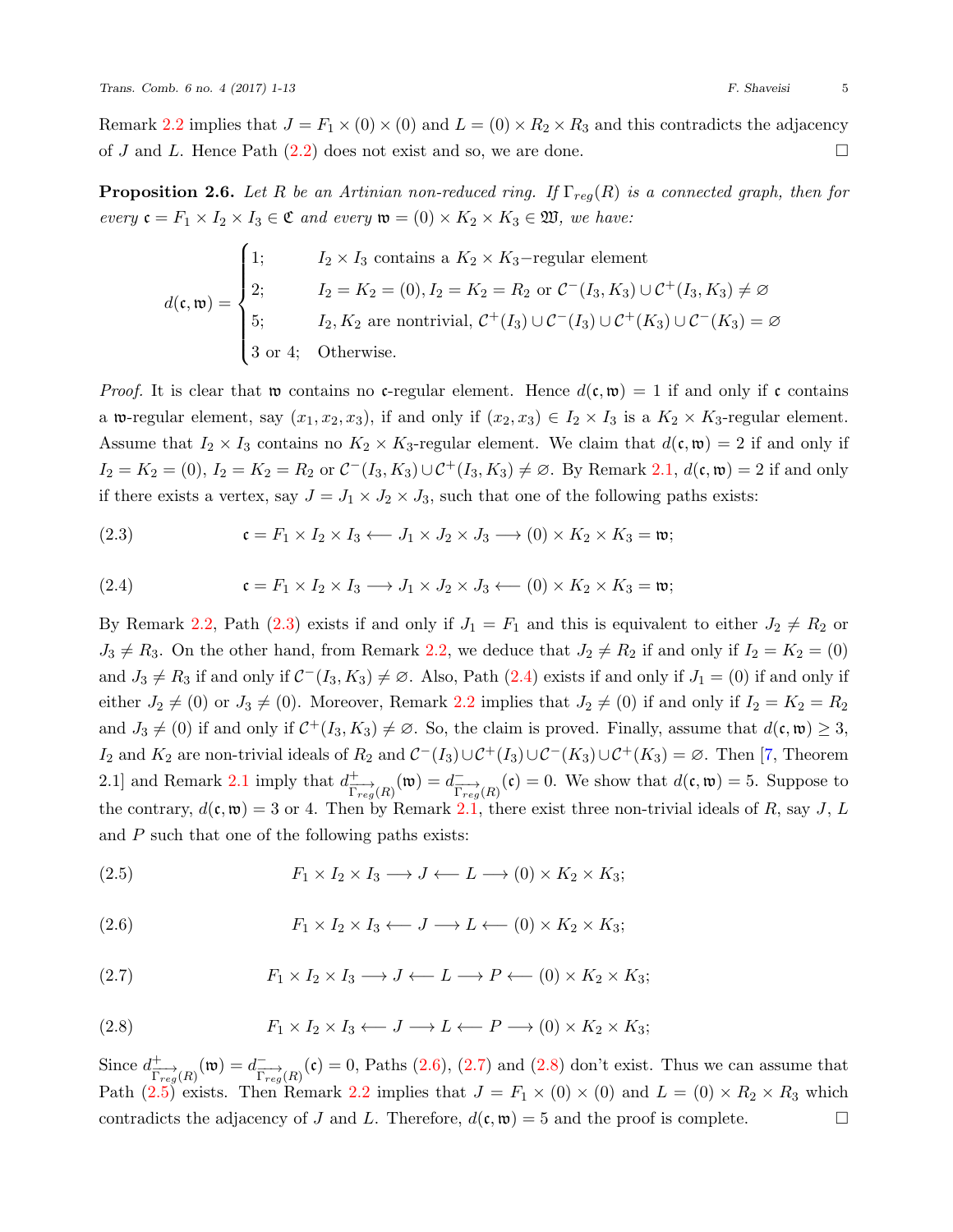### 3. **Main Results**

In this section, it is proved that the radius of Γ*reg*(*R*) equals 3. The central vertices are characterized, too. For every Artinian ring  $R$ , we denote by  $n_F(R)$ , the number of fields appeared in the decomposition of *R* to a direct product of Artinian local rings.

<span id="page-5-1"></span>**Lemma 3.1.** Let R be an Artinian ring which is not field. If  $n_F(R) \geq 1$ , then for every ideal I of R,  $C^+(I) \cup C^-(I) \neq \emptyset$ .

*Proof.*From the hypothesis and [[3](#page-12-9), Theorem 8.7], we deduce that  $R \cong F_1 \times R_2$ , where  $F_1$  is a field and  $R_2$  is an Artinian ring. For every ideal  $I = I_1 \times I_2$  of R, either  $I_1 = (0)$  or  $I_1 = F_1$ . If  $I_1 = (0)$ , then  $(0) \times R_2 \in C^-(I)$ . Also, if  $I_1 = F_1$ , then  $F_1 \times (0) \in C^+(I)$ . Thus in any case,  $C^+(I) \cup C^-(I) \neq \emptyset$ . □

Let  $R = R_1 \times R_2 \times \cdots \times R_n$  be an Artinian ring, where every  $R_i$  is an Artinian local ring. For every ideal  $I = I_1 \times I_2 \times \cdots \times I_n$  of *R*, setting

$$
I_i^c = \begin{cases} R_i; & I_i = (0) \\ (0); & I_i = R_i \\ I_i; & I_i \text{ is a non–trivial ideal of } R_i, \end{cases}
$$

we define the *complement* of *I* to be  $I^c = I_1^c \times I_2^c \times \cdots \times I_n^c$ . Also, for every subset *X* of ideals of *R*, by  $X^c$ , we mean the set  $\{I^c | I \in X\}$ .

<span id="page-5-0"></span>**Lemma 3.2.** Let R be an Artinian ring such that  $\Gamma_{req}(R)$  is a connected graph. Then for every vertex  $I$  *of*  $\Gamma_{reg}(R)$ *,*  $e(I) \geq 3$ *.* 

*Proof.*Let *R* be an Artinian ring. Since  $\Gamma_{reg}(R)$  is connected, [[7](#page-12-8), Theorem 3.2] and [[3,](#page-12-9) Theorem 8.7] imply that  $R \cong F_1 \times R_2 \times \cdots \times R_n$ , where  $n \geq 3$ ,  $F_1$  is a field and every  $R_i$ ,  $2 \leq i \leq n$ , is an Artinian local ring. So,  $I = I_1 \times I_2 \times \cdots \times I_n$ , where every  $I_i$  is an ideal of  $R_i$ . We show that  $d(I, I^c) \geq 3$ . Suppose to the contrary,  $d(I, I^c) \leq 2$ . It is clear that *I* and *I*<sup>c</sup> are not adjacent. Thus by Remark [2.1](#page-1-0), there exists a vertex, say  $J = J_1 \times J_2 \times \cdots \times J_n$  such that one of the following paths exists:

$$
I = I_1 \times I_2 \times \cdots \times I_n \leftarrow J_1 \times J_2 \times \cdots \times J_n \longrightarrow I_1^c \times I_2^c \times \cdots \times I_n^c = I^c
$$
  

$$
I = I_1 \times I_2 \times \cdots \times I_n \longrightarrow J_1 \times J_2 \times \cdots \times J_n \leftarrow I_1^c \times I_2^c \times \cdots \times I_n^c = I^c
$$

If the first path exists, then Remark [2.2](#page-1-1) implies that for every *i*,  $J_i$  contains an  $I_i$ -regular element and  $J_i$  contains an  $I_i^c$ -regular element. Thus  $J_i = R_i$ , for every *i*, and hence  $J = R$ , a contradiction. Similarly, it is seen that the existence of the second path leads to a contradiction.  $\Box$ 

<span id="page-5-2"></span>**Theorem 3.3.** *Let R be an Artinian non-reduced ring such that* Γ*reg*(*R*) *is a connected graph. Then the following statements hold:*

(i)  $e(\mathfrak{a}) = e(\mathfrak{b}) = e(\mathfrak{u}) = e(\mathfrak{v}) = 3.$ (ii)  $e(\mathfrak{d}) = 3$  *if and only if*  $n_F(R) \geq 2$ *.*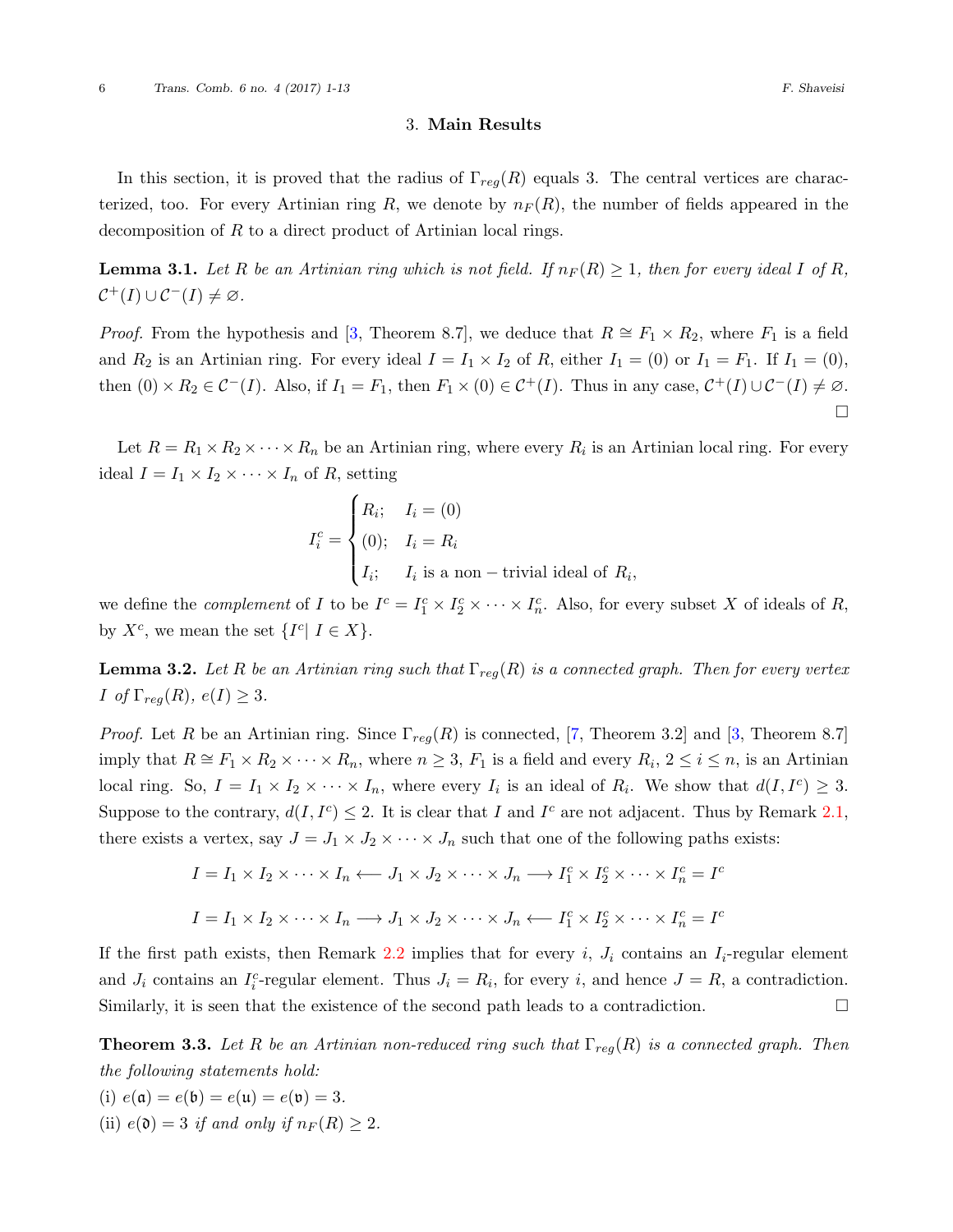*Proof.* (i) This follows from Propositions [2.3,](#page-2-0) [2.5](#page-2-1) and Lemma [3.2](#page-5-0).

(ii) By Proposition [2.3](#page-2-0) and Lemma [3.2](#page-5-0), it is enough to check  $d(\mathfrak{d}, \mathfrak{c})$ , where  $\mathfrak{c} = F_1 \times I_2 \times I_3 \in \mathfrak{C}$ . First suppose that  $n_F(R) \geq 2$ . If  $R_3$  is not field, then Lemma [3.1](#page-5-1) yields that  $C^+(I_3) \cup C^-(I_3) \neq \emptyset$ , for every ideal  $I_3$  of  $R_3$ . Thus by Proposition [2.5](#page-2-1) (3),  $d(\mathfrak{d}, \mathfrak{c}) \leq 3$ . Also, if  $R_3$  is a field, then  $I_3$  is a trivial ideal of  $R_3$  and so again by Proposition [2.5](#page-2-1) (3),  $d(\mathfrak{d}, \mathfrak{c}) \leq 3$ . Hence  $e(\mathfrak{d}) = 3$ . Now, assume that  $n_F(R) = 1$ . Then Proposition [2.5](#page-2-1) (3) implies that  $d(\mathfrak{d}, F_1 \times I_2 \times Nil(R_3)) = 4$  and so we are done. □

<span id="page-6-0"></span>**Lemma 3.4.** *Let*  $R$  *be an Artinian ring such that*  $\Gamma_{req}(R)$  *is connected. Then the following statements hold:*

(i) diam( $\Gamma_{reg}(R)$ ) = 5 *if and only if*  $n_F(R) = 1$ . (ii) diam( $\Gamma_{req}(R)$ ) = 4 *if and only if*  $n_F(R) = 2$ .

(iii) diam( $\Gamma_{reg}(R)$ ) = 3 *if and only if*  $n_F(R) \geq 3$ *.* 

*Proof.*Since  $\Gamma_{reg}(R)$  is connected, [[7](#page-12-8), Theorem 2.1] implies that  $R \cong F_1 \times R_2 \times R_3$ , where  $F_1$  is a field, *R*<sup>2</sup> is an Artinian local ring which is not field and *R*<sup>3</sup> is an Artinian ring. Thus the assertion follows from[[2](#page-12-7), Theorem 2.10] and this fact that in any Artinian ring *S*,  $Z(Nil(S)) = Z(S)$  if and only if *S* contains no field as its direct summand. □

From Lemmas [3.2](#page-5-0) and [3.4](#page-6-0), we have the following immediate corollary.

<span id="page-6-1"></span>**Corollary 3.5.** *Let R be an Artinian non-reduced ring and*  $\Gamma_{req}(R)$  *be a connected graph. If*  $n_F(R) \ge$ 3*, then for every vertex I of*  $\Gamma_{req}(R)$ *, e(I)* = 3*.* 

<span id="page-6-2"></span>**Lemma 3.6.** *Let I be an ideal of the Artinian ring R. Then*  $C^+(I) = \emptyset$  *if and only if*  $I \subseteq Nil(R)$ *.* 

*Proof.* First suppose that  $I \subseteq Nil(R)$ . We show that  $C^+(I) = \emptyset$ . Suppose to the contrary  $J \in$  $\mathcal{C}^+(I) \neq \emptyset$ . Then *I* contains a *J*-regular element, say *x*. Choose a non-zero element  $y \in J$ . Then there exists a positive integer *n* such that  $x^n y = 0$  and  $x^{n-1} y \neq 0$ . Since  $x^{n-1} y \in J$ , we deduce that *x* is not *J*-regular, a contradiction. Conversely, suppose that  $C^+(I) = \emptyset$ . By [\[3,](#page-12-9) Theorem 8.7],  $R \cong R_1 \times R_2 \times \cdots \times R_n$ , where *n* is a positive integer and every  $R_i$  is an Artinian local ring. Thus  $I = I_1 \times I_2 \times \cdots \times I_n$ , where every  $I_i$  is an ideal of  $R_i$ . Since  $C^+(I) = \emptyset$ , we deduce that every  $I_i$  is a proper ideal of  $R_i$ . Hence  $I \subseteq Nil(R)$ .

According to Corollary [3.5,](#page-6-1) we only need to calculate the eccentricity of the vertices of *R*, when  $n_F(R) \leq 2$ . So from now, we focuss on a ring *R* which contains at most two fields as its direct summands.

<span id="page-6-3"></span>**Theorem 3.7.** *Let R be an Artinian non-reduced ring and*  $\Gamma_{reg}(R)$  *be a connected graph. If*  $n_F(R) \leq 2$ *and*  $\mathfrak{c} = F_1 \times I_2 \times I_3 \in \mathfrak{C}$  *is a vertex of*  $\Gamma_{reg}(R)$ *, then the following statements hold:* (i) *If*  $I_2 = R_2$ *, then*  $e(c) = 3$ *.* 

(ii) *If*  $I_2$  *is a proper ideal of*  $R_2$  *and*  $I_3 = (0)$ *, then* 

$$
e(\mathfrak{c}) = \begin{cases} 3; & n_F(R) = 2 \text{ and either } (R_3 \text{ is not a field}) \text{ or } (R_3 \text{ is a field and } I_2 = (0))\\ 4; & \text{Otherwise.} \end{cases}
$$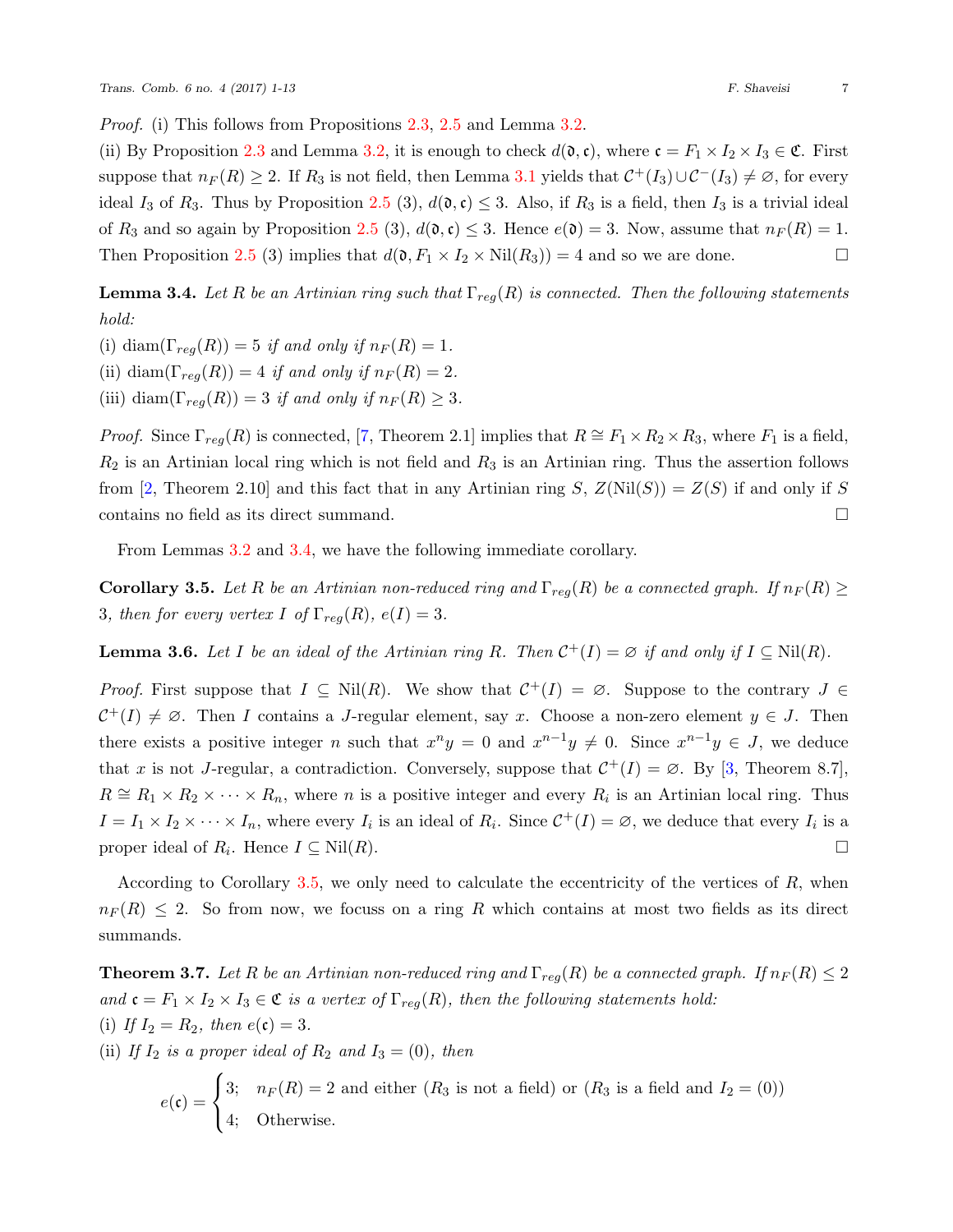(iii) *If*  $I_2 = (0)$  *and*  $I_3$  *is a non-trivial ideal of*  $R_3$ *, then* 

$$
e(\mathfrak{c}) = \begin{cases} 3; & \text{either } n_F(R) = 2 \text{ or } I_3 \nsubseteq \text{Nil}(R_3) \\ 4; & n_F(R) = 1 \text{ and } I_3 \subseteq \text{Nil}(R_3). \end{cases}
$$

- (iv) If  $I_2$  *is a non-trivial ideal of*  $R_2$  *and*  $I_3 = R_3$ *, then*  $e(\mathfrak{c}) = 3$ *.*
- (v) Let  $I_2$  and  $I_3$  be non-trivial ideals of  $R_2$  and  $R_3$ , respectively. Then
	- (a) If  $n_F(R) = 1$ , then  $e(c) = 3$  if and only if  $C^+(I_3) \neq \emptyset$ .
	- (b) If  $n_F(R) = 2$ , then  $R_3 \cong T_3 \times T_4 \times \cdots \times T_n$ , where  $T_3$  is a field and every  $T_i$ ,  $i \neq 4$ , is an *Artinian local ring which is not field. Moreover,*  $e(\mathfrak{c}) \neq 3$  *if and only if*  $I_3 = (0) \times Q_4 \times \cdots \times Q_n$ , *where every*  $Q_i$  *is a non-trivial ideal of*  $T_i$ *.*

*Proof.* (i) Let  $\mathfrak{c} = F_1 \times R_2 \times I_3$ , where  $I_3$  is a non-trivial ideal of  $R_3$ . If  $x \in \{\mathfrak{a}, \mathfrak{b}, \mathfrak{d}, \mathfrak{u}, \mathfrak{v}\} \cup \mathcal{C}$ , then Propositions [2.3](#page-2-0), [2.4](#page-2-2) and [2.5](#page-2-1) imply that  $d(c, x) \leq 3$ . Also, the existence of the path

$$
\mathfrak{c} = F_1 \times R_2 \times I_3 \longrightarrow (0) \times R_2 \times (0) \longleftarrow (0) \times R_2 \times R_3 \longrightarrow (0) \times K_2 \times K_3 = \mathfrak{w}
$$

shows that  $d(\mathfrak{c}, \mathfrak{w}) \leq 3$ , for every vertex  $\mathfrak{w} \in \mathfrak{W}$ . Thus by Lemma [3.2](#page-5-0),  $e(\mathfrak{c}) = 3$ .

(ii) Let  $\mathfrak{c} = F_1 \times I_2 \times (0)$ , where  $I_2$  is a proper ideal of  $R_2$ . Then by Propositions [2.3](#page-2-0), [2.4](#page-2-2) and [2.5](#page-2-1), we have  $d(\mathfrak{c}, x) \leq 3$ , for every vertex  $x \in {\mathfrak{a}, \mathfrak{b}, \mathfrak{d}, \mathfrak{u}, \mathfrak{v}} \cup \mathfrak{C}$ . Therefore, from Proposition [2.6,](#page-4-6) we deduce that  $3 \leq e(\mathfrak{c}) \leq 4$ . Now, we follow the proof in the following cases:

Case 1.  $n_F(R) = 1$ . In this case,  $R \cong F_1 \times R_2 \times \cdots \times R_n$ , where  $n \geq 3$  and for every  $2 \leq i \leq n$ ,  $R_i$ is an Artinian local ring which is not a field. We prove that  $d(c, Nil(R)) = 4$ . Suppose to the contrary,  $d(\mathfrak{c}, \text{Nil}(R)) \neq 4$ . By Proposition [2.6,](#page-4-6)  $d(\mathfrak{c}, \text{Nil}(R)) = 3$ . Thus Remark [2.1](#page-1-0) implies that there exist two vertices, say  $J = J_1 \times J_2 \times J_3$  and  $L = L_1 \times L_2 \times L_3$ , such that one of the following paths exists:

<span id="page-7-0"></span>(3.1) 
$$
\mathfrak{c} = F_1 \times I_2 \times (0) \longleftarrow J_1 \times J_2 \times J_3 \longrightarrow L_1 \times L_2 \times L_3 \longleftarrow \text{Nil}(R)
$$

<span id="page-7-1"></span>(3.2) 
$$
\mathfrak{c} = F_1 \times I_2 \times (0) \longrightarrow J_1 \times J_2 \times J_3 \longleftarrow L_1 \times L_2 \times L_3 \longrightarrow \text{Nil}(R)
$$

By Lemma [3.6,](#page-6-2) Path [\(3.1](#page-7-0)) does not exist. So, we can assume that Path([3.2](#page-7-1)) exists. Thus Remark [2.2](#page-1-1) implies that  $J = F_1 \times (0) \times (0)$  and  $L = (0) \times R_2 \times R_3$  which contradicts the adjacency of *J* and *L*. Therefore,  $e(\mathfrak{c}) = 4$ .

Case 2.  $n_F(R) = 2$ ,  $R_3$  is a field and  $I_2 \neq (0)$ . In this case, a similar proof to that of case 1 shows that  $d(c, (0) \times I_2 \times R_3) = 4$ . Thus, in this case,  $e(c) = 4$ .

Case 3.  $n_F(R) = 2$ ,  $R_3$  is a field and  $I_2 = (0)$ . Choose a vertex  $\mathfrak{w} \in \mathfrak{W}$ . Then there exists a nontrivial ideal  $K_2$  of  $R_2$  such that either  $\mathfrak{w} = (0) \times K_2 \times (0)$  or  $\mathfrak{w} = (0) \times K_2 \times R_3$ . If  $\mathfrak{w} = (0) \times K_2 \times (0)$ , then the vertex  $F_1 \times R_2 \times (0)$  is adjacent to both c and w and so  $d(c, w) = 2$ . Also, the existence of the path

$$
\mathfrak{c} = F_1 \times (0) \times (0) \leftarrow F_1 \times (0) \times R_3 \longrightarrow (0) \times (0) \times R_3 \leftarrow (0) \times K_2 \times R_3 = \mathfrak{w}
$$

implies that  $d(c, \mathfrak{w}) \leq 3$ . Thus, by Lemma [3.2](#page-5-0),  $e(c) = 3$ .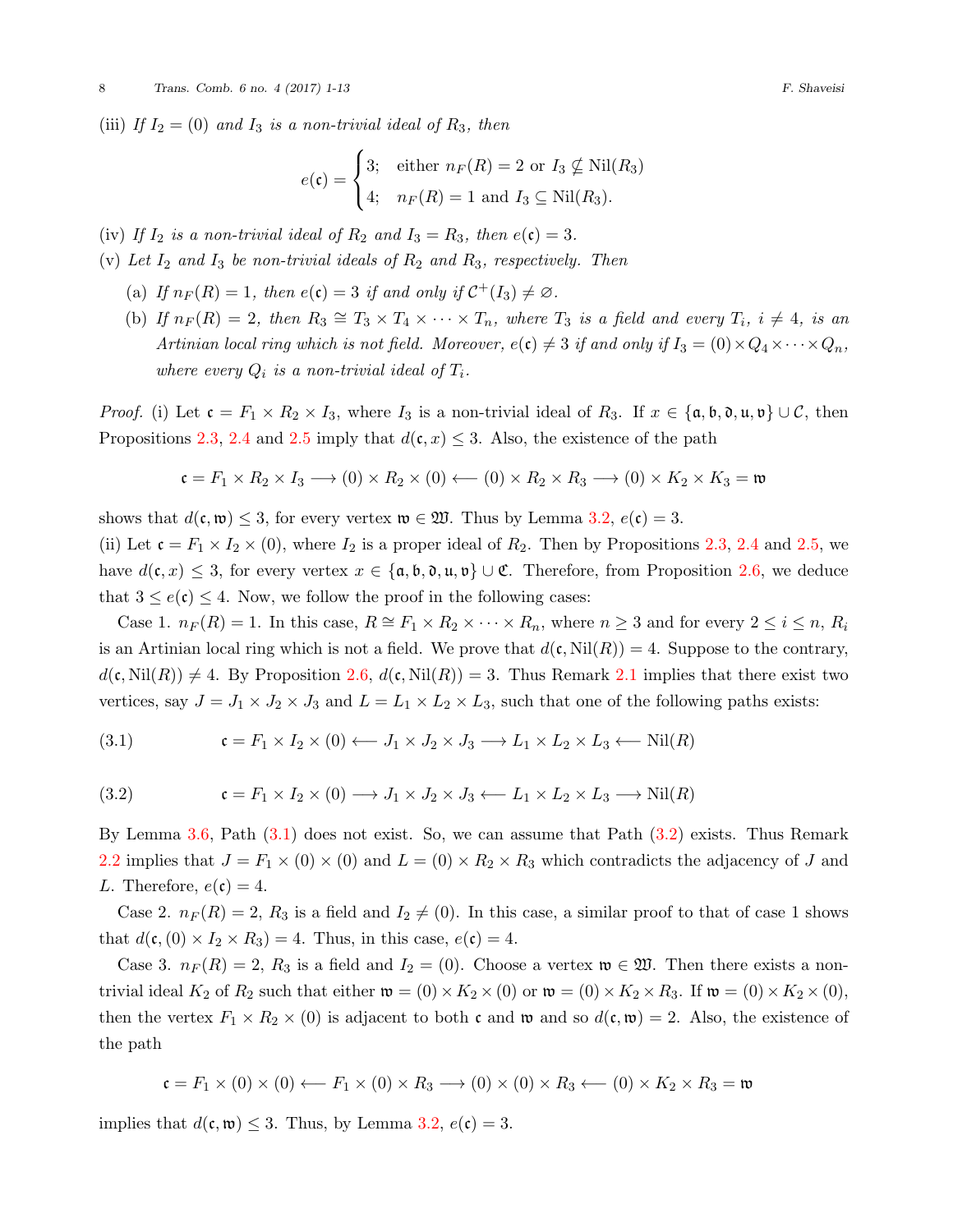Case 4.  $n_F(R) = 2$  and  $R_3$  is not a field. In this case,  $R_3 \cong T_3 \times T_4 \times \cdots \times T_n$ , where every  $T_i$ ,  $i \neq 3$ , is an Artinian local ring which is not field and *T*<sub>3</sub> is a field. So, every vertex  $\mathfrak{w} \in \mathfrak{W}$  is of the form  $(0) \times Q_2 \times Q_3 \times \cdots \times Q_n$ . Now, in the following two subcases, we prove that  $d(\mathfrak{c}, \mathfrak{w}) \leq 3$ :

Subcase 1. There exists  $3 \leq j \leq n$  such that  $Q_j = T_j$ . With no loss of generality, one can assume that  $Q_3 = T_3$  and so, by Remark [2.2,](#page-1-1) the path

$$
\mathfrak{c} \longleftarrow F_1 \times R_2 \times T_3 \times (0) \times \cdots \times (0) \longrightarrow (0) \times (0) \times T_3 \times (0) \times \cdots \times (0) \longleftarrow \mathfrak{w}
$$

exists and hence  $d(\mathfrak{c}, \mathfrak{w}) \leq 3$ .

Subcase 2. For every  $3 \leq j \leq n$ ,  $Q_j \neq T_j$ . In this subcase,  $Q_3 = (0)$  and the existence of the path

$$
\mathfrak{c} \longrightarrow F_1 \times (0) \times (0) \times \cdots \times (0) \longleftarrow F_1 \times R_2 \times (0) \times T_4 \times \cdots \times T_n \longrightarrow \mathfrak{w}
$$

shows that  $d(\mathfrak{c}, \mathfrak{w}) \leq 3$ .

Therefore, in this case,  $e(\mathfrak{c}) = 3$  and this completes the proof of (ii).

(iii) Let  $\mathfrak{c} = F_1 \times (0) \times I_3$ , where  $I_3$  is a non-trivial ideal of  $R_3$ . Then by Propositions [2.3,](#page-2-0)[2.4](#page-2-2) and [2.5](#page-2-1), we only need to check  $d(c, \mathfrak{w})$ , where  $\mathfrak{w} \in \mathfrak{W}$ . Now, consider the following cases:

Case 1.  $n_F(R) = 1$  and  $I_3 \nsubseteq$  Nil $(R_3)$ . In this case, Lemma [3.6](#page-6-2) implies that  $C^+(I_3) \neq \emptyset$ . Choose  $J_3 \in C^+(I_3)$ . Then for every  $\mathfrak{w} = (0) \times K_2 \times K_3 \in \mathfrak{W}$ , the path

$$
\mathfrak{c} = F_1 \times (0) \times I_3 \longrightarrow (0) \times (0) \times J_3 \longleftarrow (0) \times R_2 \times R_3 \longrightarrow \mathfrak{w}
$$

exists and so  $d(\mathfrak{c}, \mathfrak{w}) \leq 3$ , for every  $\mathfrak{w} \in \mathfrak{W}$ . Therefore, in this case,  $e(\mathfrak{c}) = 3$ 

Case 2.  $n_F(R) = 1$  and  $I_3 \subseteq Nil(R_3)$ . Since  $I_3 \subseteq Nil(R_3)$ , Lemma [3.6](#page-6-2) implies that  $C^+(I_3) = \emptyset$ . By [[7,](#page-12-8) Theorem 8.7],  $R \cong F_1 \times R_2 \times \cdots \times R_n$ , where  $n \geq 3$  and for every  $2 \leq i \leq n$ ,  $R_i$  is an Artinian local ring which is not a field. Thus by [\[7,](#page-12-8) Theorem 2.1],  $C^+$ (Nil $(R_2 \times R_3 \times \cdots \times R_n)$ ) $\cup C^-$ (Nil $(R_2 \times R_3 \times \cdots \times R_n)$ )  $R_n$ )) =  $\emptyset$ . We prove that  $d(c, Nil(R)) = 4$ . Suppose to the contrary,  $d(c, Nil(R)) \neq 4$ . By Proposition [2.6](#page-4-6),  $d(\mathfrak{c}, \text{Nil}(R)) = 3$ . Thus Remark [2.1](#page-1-0) implies that there exist two vertices, say  $J = J_1 \times J_2 \times J_3$  and  $L = L_1 \times L_2 \times L_3$ , such that one of the following paths exists:

<span id="page-8-0"></span>(3.3) 
$$
\mathfrak{c} = F_1 \times (0) \times I_3 \longrightarrow J_1 \times J_2 \times J_3 \longrightarrow L_1 \times L_2 \times L_3 \longrightarrow \text{Nil}(R)
$$

<span id="page-8-1"></span>(3.4) 
$$
\mathfrak{c} = F_1 \times (0) \times I_3 \longrightarrow J_1 \times J_2 \times J_3 \longleftarrow L_1 \times L_2 \times L_3 \longrightarrow \text{Nil}(R)
$$

By Lemma [3.6,](#page-6-2) Path [\(3.3](#page-8-0)) does not exist. So, we can assume that Path([3.4](#page-8-1)) exists. Thus Remark [2.2](#page-1-1) implies that  $J = F_1 \times (0) \times (0)$ . So,  $L = F_1 \times R_2 \times R_3$ , a contradiction. Thus  $d(\mathfrak{c}, \text{Nil}(R)) = 4$  and hence  $e(\mathfrak{c}) = 4$ .

Case 3.  $n_F(R) = 2$  and  $R_3$  is not a field. In this case,  $R_3 \cong T_3 \times T_4 \times \cdots \times T_n$ , where every  $T_i$ ,  $i \neq 3$ , is an Artinian local ring which is not field and *T*<sub>3</sub> is a field. So, every vertex  $\mathfrak{w} \in \mathfrak{W}$  is of the form  $(0) \times Q_2 \times Q_3 \times \cdots \times Q_n$ . Now, in the following two subcases, we prove that  $d(\mathfrak{c}, \mathfrak{w}) \leq 3$ :

Subcase 1. There exists  $3 \leq j \leq n$  such that  $Q_j = T_j$ . With no loss of generality, one can assume that  $Q_3 = T_3$  and so, by Remark [2.2,](#page-1-1) the path

$$
\mathfrak{c} \longleftarrow F_1 \times (0) \times T_3 \times T_4 \times \cdots \times T_n \longrightarrow (0) \times (0) \times T_3 \times (0) \times \cdots \times (0) \longleftarrow \mathfrak{w}
$$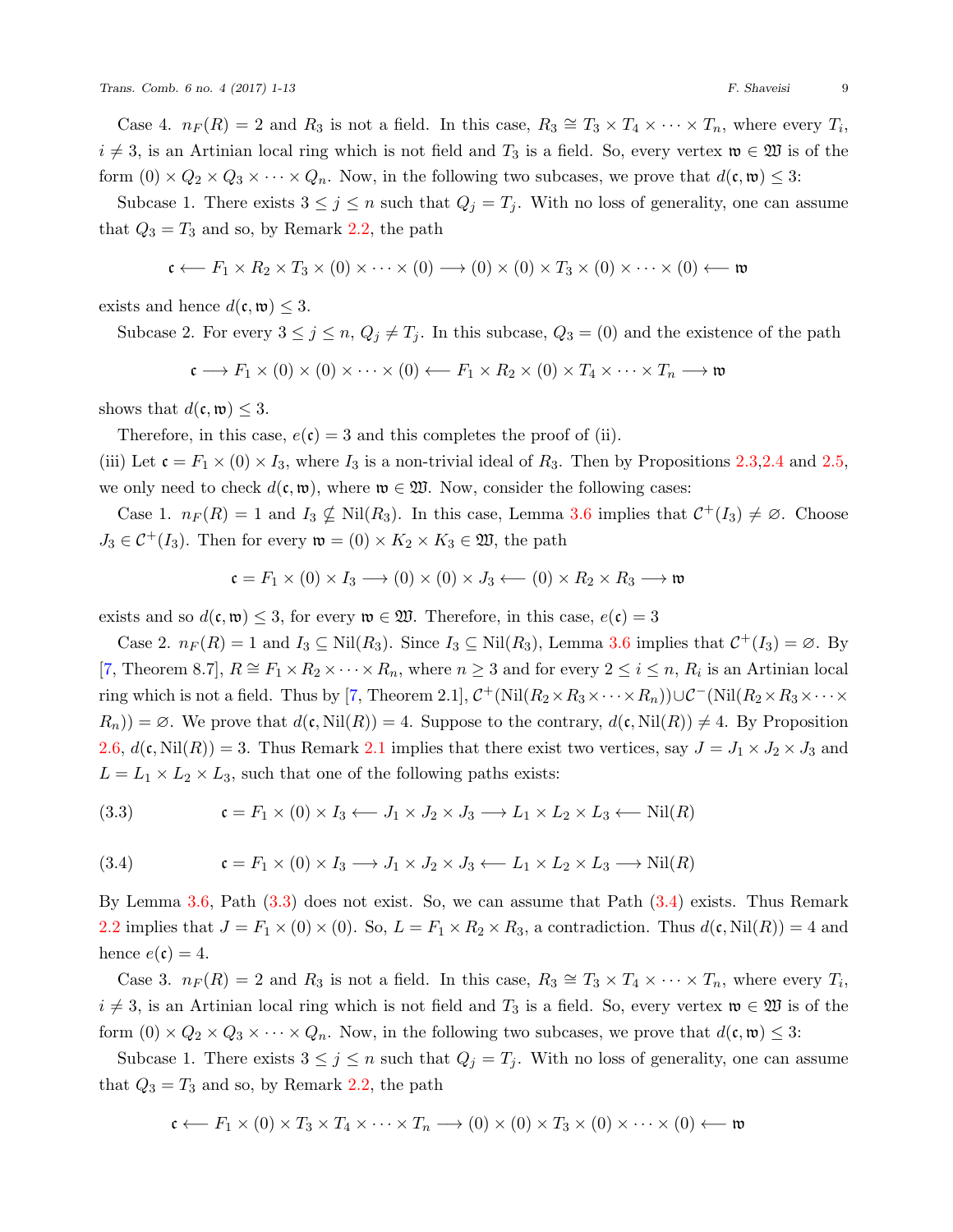exists and hence  $d(\mathfrak{c}, \mathfrak{w}) \leq 3$ .

Subcase 2. For every  $3 \leq j \leq n$ ,  $Q_j \neq T_j$ . In this subcase, the existence of the path

$$
\mathfrak{c} \longrightarrow F_1 \times (0) \times (0) \times \cdots \times (0) \longleftarrow F_1 \times (0) \times T_3 \times \cdots \times T_n \longrightarrow \mathfrak{w}
$$

shows that  $d(\mathfrak{c}, \mathfrak{w}) \leq 3$ .

Therefore, in this case, Lemma [3.2](#page-5-0) implies that  $e(\mathfrak{c}) = 3$ .

(iv) Assume that  $\mathfrak{c} = F_1 \times I_2 \times R_3$ , where  $I_2$  is a non-trivial ideal of  $R_2$ . By Propositions [2.3](#page-2-0)[,2.4](#page-2-2) and [2.5](#page-2-1), we have  $d(c, x) \leq 3$ , for every vertex  $x \in \{a, b, 0, u, v\} \cup \mathfrak{C}$ . Also, for every vertex  $\mathfrak{w} = (0) \times K_2 \times K_3 \in \mathfrak{W}$ , the path

$$
\mathfrak{c}\longrightarrow (0)\times (0)\times R_3\longleftarrow (0)\times R_2\times R_3\longrightarrow \mathfrak{w}
$$

exists and hence by Lemma  $3.2, e(c) = 3$  $3.2, e(c) = 3$ .

(v) Let  $\mathfrak{c} = F_1 \times I_2 \times I_3$ , where  $I_2$  and  $I_3$  are non-trivial ideals of  $R_2$  and  $R_3$ , respectively. Then by Propositions [2.3,](#page-2-0)[2.4](#page-2-2) and [2.5](#page-2-1), we have  $d(c, x) \leq 3$ , for every vertex  $x \in \{a, b, u, v\} \cup \mathfrak{C}$ . Hence by Lemma [3.2](#page-5-0),  $e(\mathfrak{c})$  depends only on  $d(\mathfrak{c}, \mathfrak{d})$  and  $d(\mathfrak{c}, \mathfrak{w})$ , where  $\mathfrak{w} \in \mathfrak{W}$ . On the other hand, Proposition [2.5](#page-2-1)(2) implies that  $d(c, \mathfrak{d}) \leq 3$  if and only if  $C^+(I_3) \cup C^-(I_3) \neq \emptyset$ . Therefore, by Lemma [3.2](#page-5-0),  $e(c) = 3$  if and only if  $C^+(I_3) \cup C^-(I_3) \neq \emptyset$  and  $d(c, \mathfrak{w}) \leq 3$ , for every  $\mathfrak{w} \in \mathfrak{W}$ . To complete the proof, we consider the following three cases:

Case 1.  $C^+(I_3) \neq \emptyset$ . In this case, choose  $J_3 \in C^+(I_3)$ . Then for every  $\mathfrak{w} = (0) \times K_2 \times K_3 \in \mathfrak{W}$ , the path

$$
\mathfrak{c} = F_1 \times I_2 \times I_3 \longrightarrow (0) \times (0) \times J_3 \longleftarrow (0) \times R_2 \times R_3 \longrightarrow (0) \times K_2 \times K_3 = \mathfrak{w}
$$

exists and so  $e(\mathfrak{c}) = 3$ .

Case 2.  $C^+(I_3) = \emptyset$  and  $n_F(R) = 1$ . In this case, we prove that  $d(c, (0) \times I_2 \times Nil(R_3)) \geq 4$ . Suppose to the contrary,  $d(c, \mathfrak{w}) \leq 3$ . Then Remark [2.1](#page-1-0) implies that there are two vertices, say  $J = J_1 \times J_2 \times J_3$ and  $L = L_1 \times L_2 \times L_3$ , such that one of the following paths exists:

<span id="page-9-0"></span>
$$
(3.5) \qquad \mathfrak{c} = F_1 \times I_2 \times I_3 \longleftarrow J_1 \times J_2 \times J_3 \longrightarrow L_1 \times L_2 \times L_3 \longleftarrow (0) \times I_2 \times Nil(R_3)
$$

<span id="page-9-1"></span>
$$
(3.6) \qquad \mathfrak{c} = F_1 \times I_2 \times I_3 \longrightarrow J_1 \times J_2 \times J_3 \longleftarrow L_1 \times L_2 \times L_3 \longrightarrow (0) \times I_2 \times Nil(R_3)
$$

By Lemma [3.6,](#page-6-2) Path [\(3.5](#page-9-0)) does not exist. So, we can assume that Path([3.6](#page-9-1)) exists. Thus Remark [2.2](#page-1-1) implies that  $J = F_1 \times (0) \times (0)$  and  $L = (0) \times R_2 \times R_3$  which contradicts the adjacency of *J* and *L*. Therefore,  $e(\mathfrak{c}) = 4$ .

Case 3.  $C^+(I_3) = \emptyset$  and  $n_F(R) = 2$ . In this case, Lemma [3.1](#page-5-1) implies that  $C^-(I_3) \neq \emptyset$ . Since  $I_3$  is a non-trivial ideal of  $R_3$  and  $n_F(R) = 2$ , we deduce that  $R_3 \cong T_3 \times T_4 \times \cdots \times T_n$ , where  $T_3$  is a field and for every  $4 \leq i \leq n$ ,  $T_i$  is an Artinian local ring which is not field. So,  $I_3 = (0) \times Q_4 \times \cdots \times Q_n$ , where every  $Q_i$  is a proper ideal of  $T_i$ . To complete the proof, we consider the following two subcases:

Subcase 1. Every  $Q_j$ ,  $4 \leq j \leq n$ , is a non-trivial ideal of  $T_j$ . In this subcase, we prove that  $d(\mathfrak{c},(0)\times I_2\times I_3^c)\geq 4$  (Note that  $I_3^c = T_3\times Q_4\times\cdots\times Q_n$ ). Suppose to the contrary,  $d(\mathfrak{c},(0)\times I_2\times I_3^c)\leq 3$ .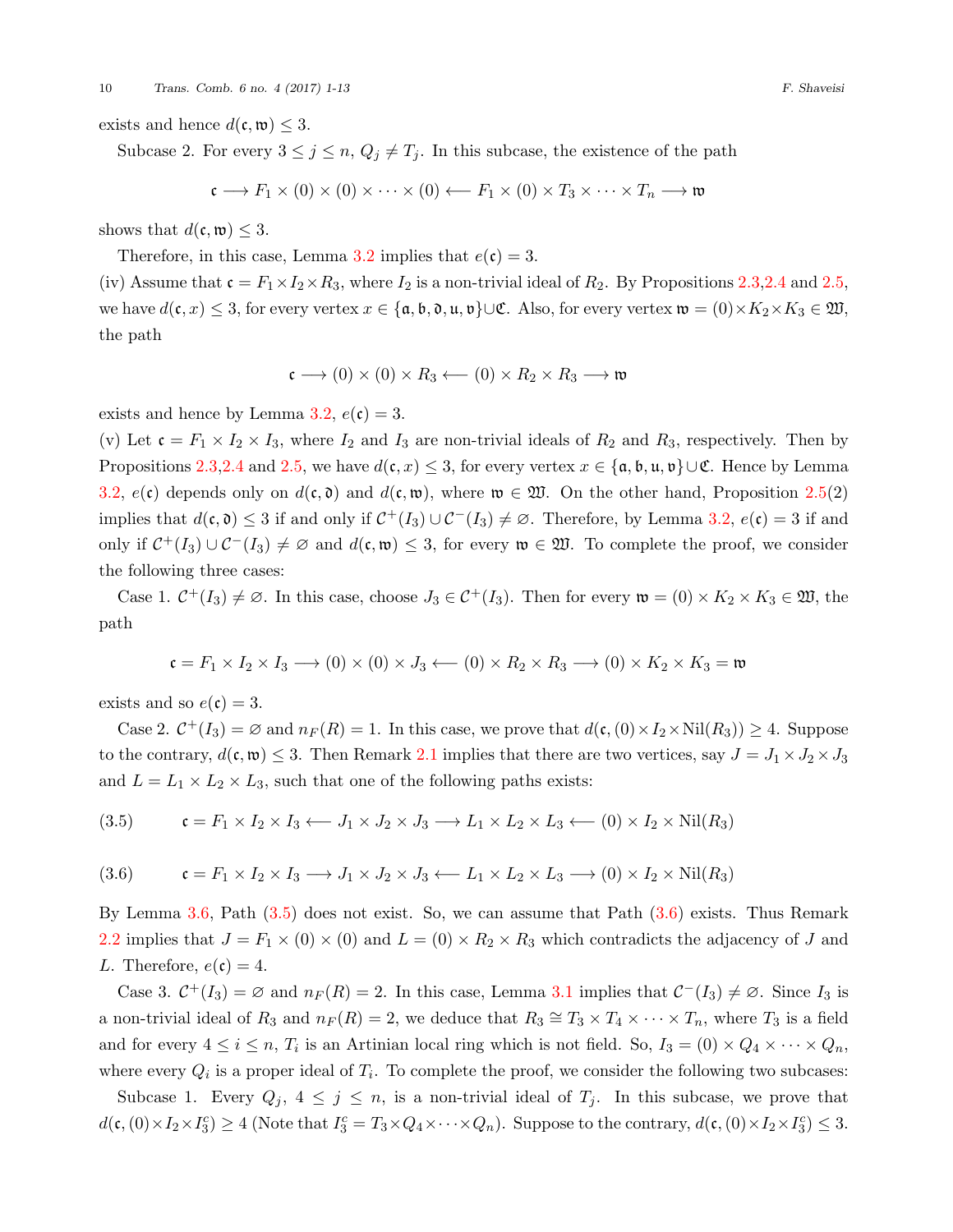Then by Remark [2.1,](#page-1-0) there are two vertices, say  $J = J_1 \times J_2 \times J_3$  and  $L = L_1 \times L_2 \times L_3$ , such that one of the following paths exists:

<span id="page-10-0"></span>c = *F*<sup>1</sup> *× I*<sup>2</sup> *× I*<sup>3</sup> *←− J*<sup>1</sup> *× J*<sup>2</sup> *× J*<sup>3</sup> *−→ L*<sup>1</sup> *× L*<sup>2</sup> *× L*<sup>3</sup> *←−* (0) *× I*<sup>2</sup> *× I c* 3 (3.7)

<span id="page-10-1"></span>(3.8) 
$$
\mathfrak{c} = F_1 \times I_2 \times I_3 \longrightarrow J_1 \times J_2 \times J_3 \longleftarrow L_1 \times L_2 \times L_3 \longrightarrow (0) \times I_2 \times I_3^c
$$

IfPath ([3.7\)](#page-10-0) exists, then by Remark [2.2,](#page-1-1)  $J = F_1 \times R_2 \times (0) \times T_4 \times \cdots \times T_n$  and  $L = (0) \times (0) \times T_3 \times$  $(0) \times \cdots \times (0)$  and this contradicts the adjacency of *J* and *L*. Also, since  $C^+(I_3) = \emptyset$ , by Remark [2.2](#page-1-1), theexistence of the Path ([3.8\)](#page-10-1) implies that  $J = F_1 \times (0) \times (0)$  and  $L = (0) \times R_2 \times R_3$ , a contradiction. Hence  $e(\mathfrak{c}) \geq 4$ 

Subcase 2. There exists  $4 \leq j \leq n$  such that  $Q_j = (0)$ . With no loss of generality, one can assume that  $Q_4 = (0)$ . We show that for every  $\mathfrak{w} = (0) \times K_2 \times K_3 \in \mathfrak{W}$ ,  $d(\mathfrak{c}, \mathfrak{w}) \leq 3$ . From Lemma [3.1,](#page-5-1) we deduce that  $C^+(K_3) \cup C^-(K_3) \neq \emptyset$ . If  $C^-(K_3) \neq \emptyset$ , then there exists a non-trivial ideal  $L_3 \in C^-(K_3)$ . Thus the path

$$
\mathfrak{c} = F_1 \times I_2 \times I_3 \longrightarrow F_1 \times (0) \times (0) \longleftarrow F_1 \times R_2 \times L_3 \longrightarrow (0) \times K_2 \times K_3 = \mathfrak{w}
$$

exists and so there is no thing to prove. Thus we can suppose that  $C<sup>-</sup>(K<sub>3</sub>) = \emptyset$  and so  $K<sub>3</sub> =$  $T_3 \times Q_4 \times \cdots \times Q_n$ , where  $Q_i \neq (0)$ , for every  $4 \leq i \leq n$ . Setting  $J_3 = T_3 \times (0) \times T_5 \times \cdots \times T_n$  and  $L_3 = T_3 \times (0) \times \cdots \times (0)$ , Remark [2.2](#page-1-1) implies that the path

$$
\mathfrak{c} = F_1 \times I_2 \times I_3 \longleftarrow F_1 \times R_2 \times J_3 \longrightarrow (0) \times (0) \times L_3 \longleftarrow (0) \times K_2 \times K_3 = \mathfrak{w}
$$

exists and so  $d(c, \mathfrak{w}) \leq 3$ . Therefore, in this subcase,  $e(c) = 3$ . So, we are done.

Let *R* be an Artinian ring and *I* and *J* be two non-trivial ideals of *R*. Then it is clear that  $I \in C^+(J)$ if and only if  $I^c \in \mathcal{C}^-(J^c)$ . Moreover,  $I \longrightarrow J$  is an arc of  $\overrightarrow{\Gamma_{reg}}(R)$  if and only if  $J^c \longrightarrow I^c$  of  $\overrightarrow{\Gamma_{reg}}(R)$ . Thus  $d(I, J) = d(I^c, J^c)$  and hence  $e(I) = e(I^c)$ . Moreover, we have  $I \in \mathfrak{C}$  if and only if  $I^c \in \mathfrak{W}$ . Thus using this facts and applying the similar proof to that of Theorem [3.7,](#page-6-3) one can prove the following theorem.

<span id="page-10-2"></span>**Theorem 3.8.** *Let R be an Artinian non-reduced ring and*  $\Gamma_{reg}(R)$  *be a connected graph. If*  $n_F(R) \leq 2$ *and*  $\mathfrak{w} = (0) \times K_2 \times K_3 \in \mathfrak{W}$  *is a vertex of*  $\Gamma_{reg}(R)$ *, then the following statements hold:* (i) If  $K_2 = (0)$ *, then*  $e(\mathfrak{w}) = 3$ *.* 

(ii) If  $K_2$  *is a non-trivial ideal of*  $R_3$  *and*  $K_3 = R_3$ *, then* 

$$
e(\mathfrak{w}) = \begin{cases} 3; & n_F(R) = 2 \text{ and } R_3 \text{ is not a field} \\ 4; & \text{Otherwise.} \end{cases}
$$

(iii) *If*  $K_2 = R_2$ *, then* 

$$
e(\mathfrak{w}) = \begin{cases} 3; & \text{Either } n_F(R) = 2 \text{ or } C^-(K_3) \neq \varnothing \\ 4; & \text{Otherwise.} \end{cases}
$$

(iv) *If*  $K_2$  *is a non-trivial ideal of*  $R_2$  *and*  $K_3 = (0)$ *, then*  $e(\mathfrak{w}) = 3$ *.* 

(v) *Let K*<sup>2</sup> *and K*<sup>3</sup> *be non-trivial ideals of R*<sup>2</sup> *and R*3*, respectively. Then*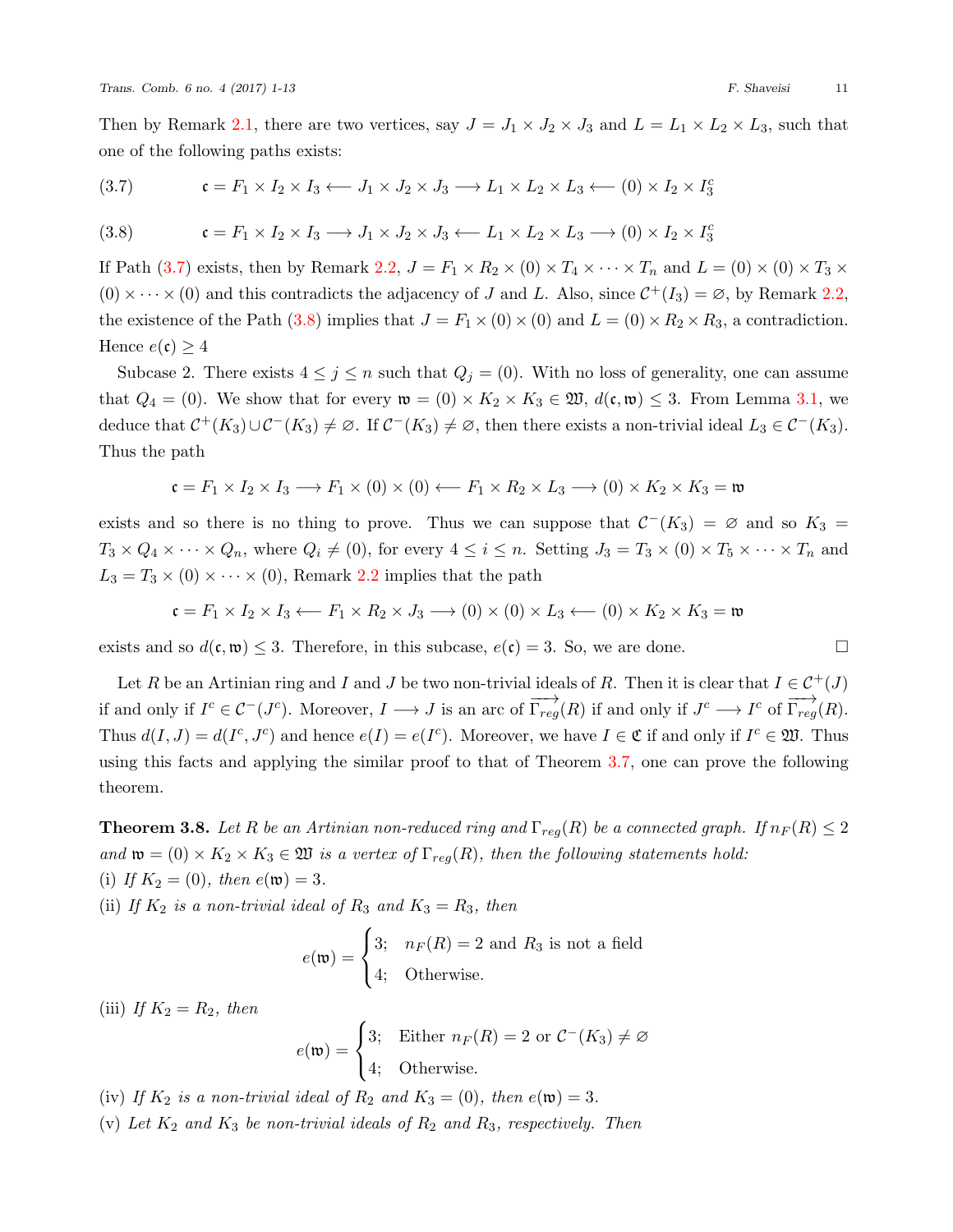- (a) *If*  $n_F(R) = 1$ *, then*  $e(\mathfrak{w}) = 3$  *if and only if*  $C^-(K_3) \neq \emptyset$ *.*
- (b) If  $n_F(R) = 2$ , then  $R_3 \cong T_3 \times T_4 \times \cdots \times T_n$ , where  $T_3$  is a field and every  $T_i$ ,  $i \neq 4$ , is an *Artinian local ring which is not field. Moreover,*  $e(\mathfrak{w}) \neq 3$  *if and only if*  $K_3 = T_3 \times Q_4 \times \cdots \times Q_n$ , *where every*  $Q_i$  *is a non-trivial ideal of*  $T_i$ *.*

Finally, we prove the main theorem of this paper.

**Theorem 3.9.** *If R is an Artinian ring and*  $\Gamma_{req}(R)$  *is connected, then*  $r(\Gamma_{req}(R)) = 3$ *.* 

*Proof.*Let  $\Gamma_{reg}(R)$  be a connected graph. Then [[7,](#page-12-8) Theorem 2.3] implies that  $|\text{Max}(R)| \geq 3$  and R contains a field as its direct summand. Since *R* has at least three maximal ideals,[[3,](#page-12-9) Theorem 8.7] implies that  $R \cong F_1 \times R_2 \times R_3$ , where  $F_1$  is a field and  $R_2$  and  $R_3$  are Artinian rings. First suppose that *R* is reduced. Then  $R \cong F_1 \times \cdots \times F_n$ , where  $n \geq 3$  and every  $F_i$  is a field. For every ideal  $I = I_1 \times \cdots \times I_n$  of *R*, define

$$
\Delta_I = \{ k \mid 1 \le k \le n \text{ and } I_k = F_k \}
$$

and

$$
\Omega = \{ \Delta_I \mid I \text{ is a non-trivial ideal of } R \}.
$$

Clearly,  $\Delta_I = \Delta_J$  if and only if  $I = J$ . Thus there is a one to one correspondence between  $\Omega$  and the set of proper and non-empty subsets of  $\{1, \ldots, n\}$ . We claim that  $d(I, J) \leq 3$ , for every two distinct vertices *I* and *J* of  $\Gamma_{req}(R)$ . To see this, we consider the following two cases:

Case 1.  $\Delta_I \cap \Delta_J = \emptyset$ . Since  $n \geq 3$ , by pigeon-hole principle and with no loss of generality, we can assume that  $|\Delta_I| \geq |\Delta_J|$ ,  $|\Delta_I| \geq 2$  and  $1 \in \Delta_I$ . Let  $I_1$  and  $I_2$  be two vertices of  $\overrightarrow{\Gamma_{reg}}(R)$  such that  $\Delta_{I_1} = \{1\}$  and  $\Delta_{I_2} = A_J \cup \{1\}$ . Then there is the path  $I \longrightarrow I_1 \longleftarrow I_2 \longrightarrow J$  in  $\overrightarrow{\Gamma_{reg}}(R)$  and hence  $d(I, J) \leq 3.$ 

Case 2.  $\Delta_I \cap \Delta_J \neq \emptyset$ . If either  $\Delta_I \subset \Delta_J$  or  $\Delta_J \subset \Delta_I$ , then *I* and *J* are adjacent. So, we can assume that neither  $\Delta_I \nsubseteq \Delta_J$  nor  $\Delta_J \nsubseteq \Delta_I$ . Choose  $i \in \Delta_I \cap \Delta_J$ . Then it is clear that  $I_i = (0) \times \cdots \times F_i \times \cdots \times (0)$  is adjacent to both *I* and *J* and so  $d(I, J) = 2$ .

So, the claim is proved. Thus from Lemma [3.2](#page-5-0), we deduce that  $e(I) = 3$ . Therefore, in any case,  $r(\Gamma_{reg}(R)) = 3$ . Now, suppose that *R* is non-reduced. Then the assertion follows from Theorems [3.3](#page-5-2),  $3.7, 3.8$  $3.7, 3.8$  $3.7, 3.8$  and Corollary  $3.5$ . □

Using Theorems [3.3,](#page-5-2) [3.7](#page-6-3) and [3.8,](#page-10-2) we have the following corollary in which the center of  $\Gamma_{reg}(R)$  is determined.

**Corollary 3.10.** *Let R be an Artinian non-reduced ring and* Γ*reg*(*R*) *be a connected graph. Then the following statements hold:*

- (i) If  $n_F(R) = 1$  and  $X = \{F_1 \times I_2 \times I_3 |$  either  $I_2 = R_2$  or  $I_3 \nsubseteq$  Nil $(R_3)$ , then the center of  $\Gamma_{reg}(R)$  *equals*  $X \cup X^c$ .
- (ii) *If*  $n_F(R) = 2$  *and*  $|\text{Max}(R)| = 3$ *, then every vertex of*  $\Gamma_{req}(R)$  *is centeral.*